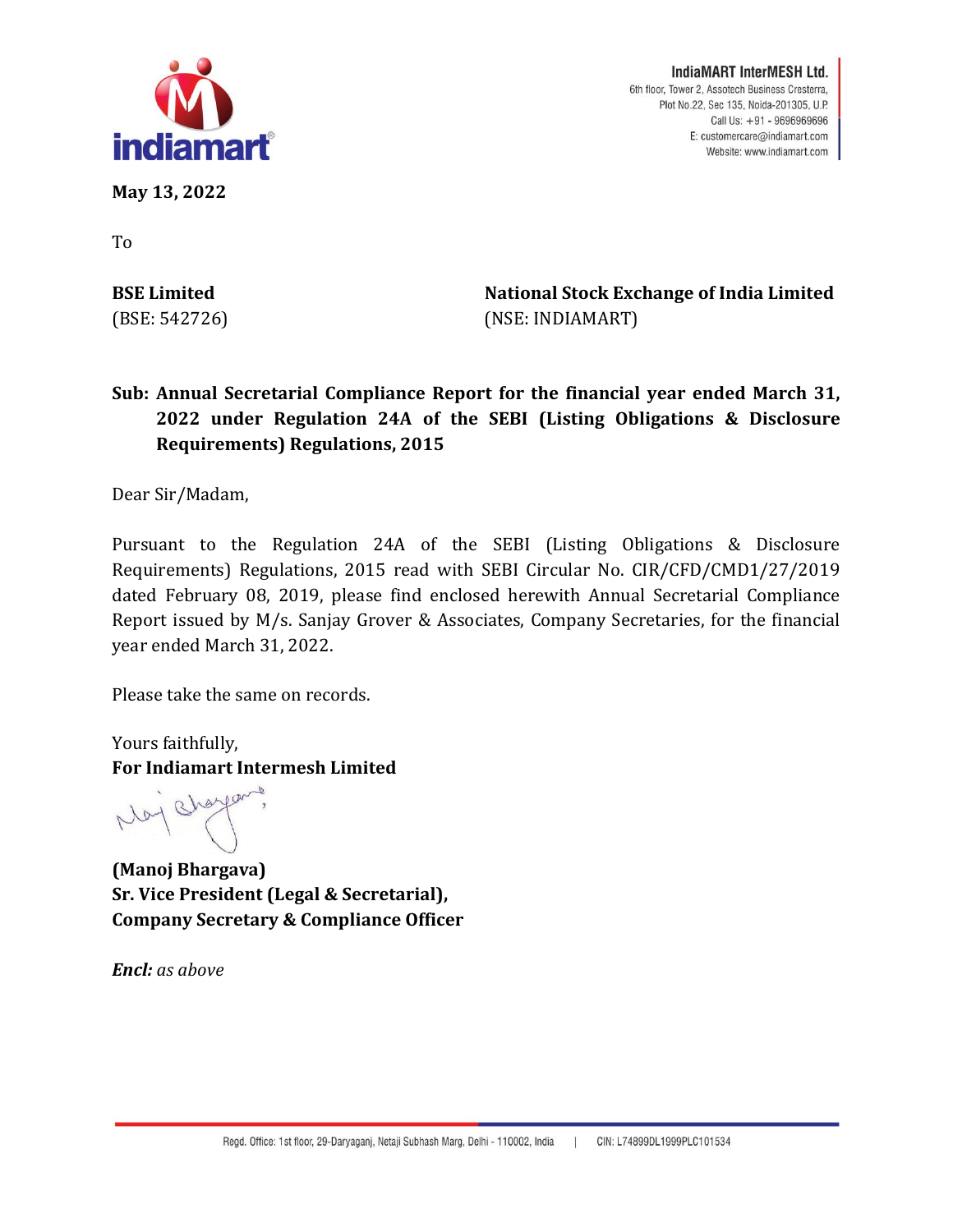## **SAN JAY GROVER & ASSOCIATES COMPANY SECRETARIES**

B-88, 1<sup>st</sup> Floor, Defence Colony, New Delhi - 110 024 Tel. : (011) 4679 0000, Fax : (011) 4679 0012 e-mail : contact@cssanjaygrover.in website : www.cssanjaygrover.in

## **Secretarial Compliance Report of lndiaMART lnterMESH Limited**  for the year ended 31<sup>st</sup> March, 2022

I, Devesh Kumar Vasisht, Partner of Sanjay Grover & Associates have examined:

- (a) all the documents and records made available to me and explanation provided by **lndiaMART lnterMESH Limited** ("the listed entity"),
- (b) the filings/ submissions made by the listed entity to the stock exchanges,
- (c) website of the listed entity,
- (d) any other document/ filing, as may be relevant, which has been relied upon to make this certification,

for the year ended **31 March, 2022** ("Review Period") in respect of compliance with the provisions of :

- (a) the Securities and Exchange Board of India Act, 1992 ("SEBI Act") and the Regulations, circulars, guidelines issued thereunder; and
- (b) the Securities Contracts (Regulation) Act, 1956 ("SCRA"), rules made thereunder and the Regulations, circulars, guidelines issued thereunder by the Securities and Exchange Board of India ("SEBI");

The specific Regulations, whose provisions and the circulars/ guidelines issued thereunder, have been examined, include:-

- (a) Securities and Exchange Board of India (Listing Obligations and Disclosure Requirements) Regulations, 2015;
- (b) Securities and Exchange Board of India (Issue of Capital and Disclosure Requirements) Regulations, 2018;
- (c) Securities and Exchange Board of India (Substantial Acquisition of Shares and Takeovers) Regulations, 2011;
- (d) Securities and Exchange Board of India (Buyback of Securities) Regulations, 2018 {Not Applicable during the Review Period};
- (e) Securities and Exchange Board of India (Share Based Employee Benefits and Sweat Equity) Regulations, 2021;
- (f) Securities and Exchange Board of India (Issue and Listing of Non-convertible Securities) Regulations, 2021{Not Applicable during the Review Period};
- (g) Securities and Exchange Board of India (Prohibition of Insider Trading) Regulations, 2015;

and circulars/ guidelines issued thereunder;